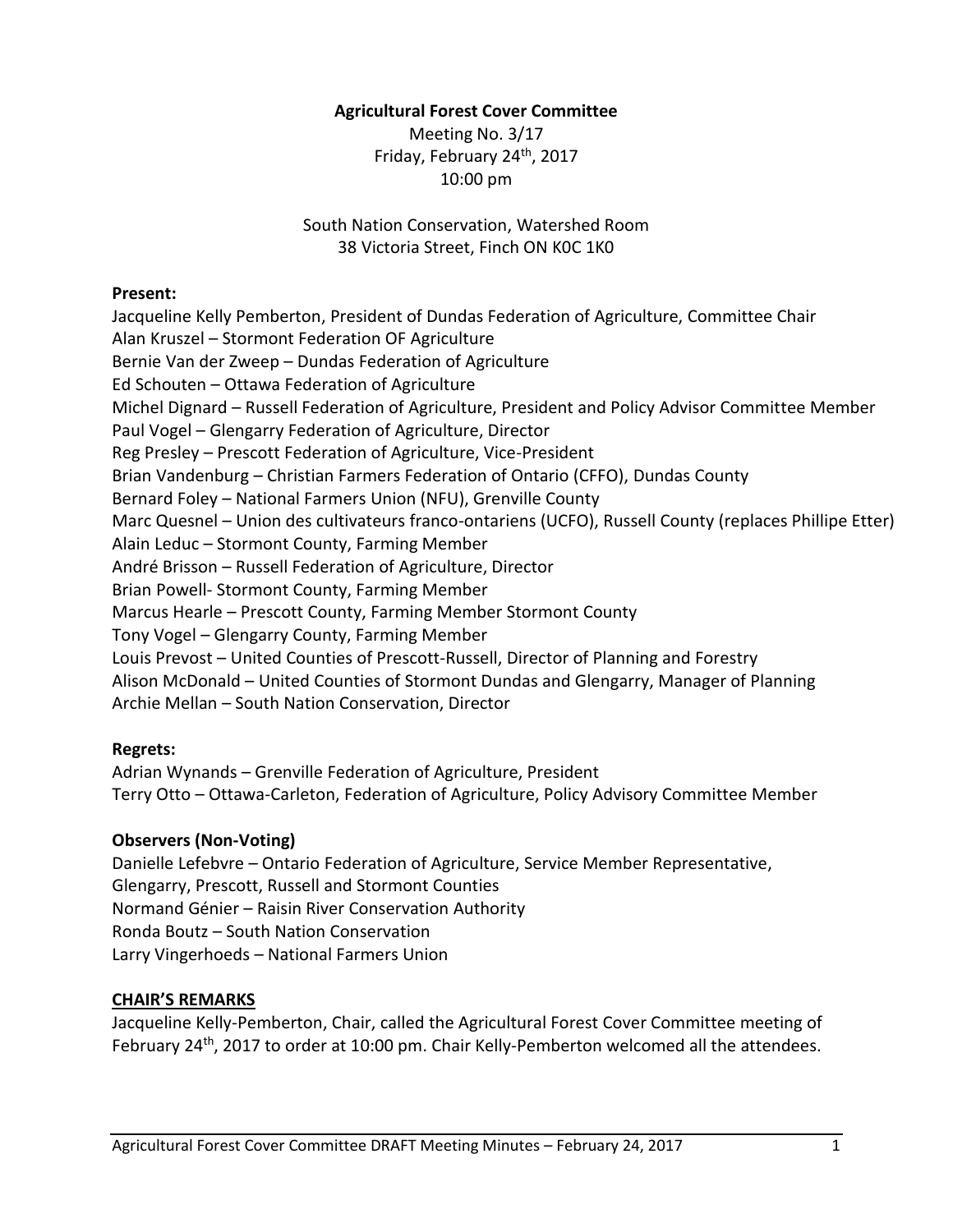**APPROVAL OF AGENDA**

RESOLUTION NO. AFCC-007/17 Moved by: Alan Kruszel

Seconded by: Ed Schouten

RESOLVED THAT: The Agricultural Forest Cover Committee approve the agenda as presented.

CARRIED

## **APPROVAL OF THE FEBRUARY 10TH , 2017 AGRICULTURAL FOREST COVER MEETING**

RESOLUTION NO. AFCC-008/17 Moved by: Michel Dignard

Seconded by: Alison McDonald

RESOLVED THAT: The Agricultural Forest Cover Committee approve the minutes of the February 10<sup>th</sup>, 2017 meeting.

CARRIED

Alison McDonald thanked the Committee for inviting her to sit on the Agricultural Forest Cover Committee.

# **FACILITATED DISCUSSION – BRYAN BOYLE & ASSOCIATES**

Professional facilitator, Bryan Boyle, led the group through a discussion of the following items:

- a) Setting the Stage
- b) Purpose of Session
- c) Current Perceptions
- d) Desired Outcomes (Objectives)
- e) Focused Discussions (Questions)
- f) Potential Actions
- g) Evaluation and Prioritization
- h) Develop Plans and Logistical Details
- i) Next Steps

A copy of the Planning Workshop summary report for this agenda item is attached as Appendix A.

#### **Recessed for lunch at 12:10 pm and resumed at 1:00 pm**

#### **DATE OF UPCOMING MEETING**

The next meeting is scheduled for Friday, March  $17<sup>th</sup>$ , 2017. The time will be emailed to the Committee.